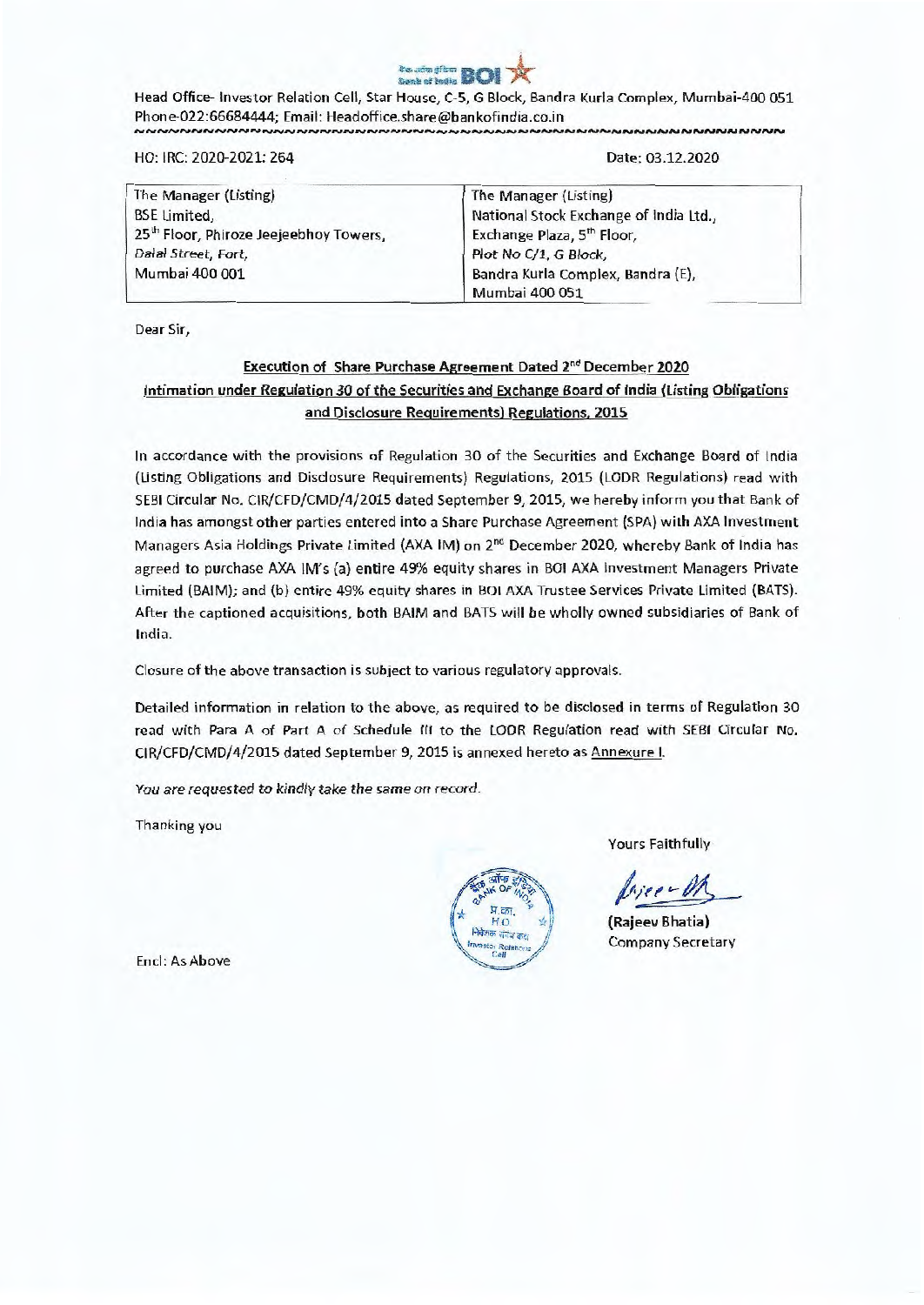## tra uite și dru **1901**<br>Aask of India **BOI Annexure I**

## **DISCLOSURE UNDER REGULATION 30 READ WITH PARA A OF PART A OF SCHEDULE III TO THE SEBI-LODR REGULATIONS WITH RESPECT TO THE SHARE PURCHASE AGREEMENT**

| Sr. No. | Subject                                                                                                                                                                                                                                                                                                   | Particulars                                                                                                                                                                                                                                                                                                                                                                                                                                                   |
|---------|-----------------------------------------------------------------------------------------------------------------------------------------------------------------------------------------------------------------------------------------------------------------------------------------------------------|---------------------------------------------------------------------------------------------------------------------------------------------------------------------------------------------------------------------------------------------------------------------------------------------------------------------------------------------------------------------------------------------------------------------------------------------------------------|
| a.      | Name of the target entity, details in<br>brief such as size, turnover etc.                                                                                                                                                                                                                                | BOI AXA Investment Managers Private Limited<br>(BAIM)<br>Amount of turnover or revenue or income<br>contributed during last financial year:<br><b>Rs 22.45 Crore</b><br>Total Turnover: Rs 25.45 Crore<br>Percentage of the turnover to total<br>turnover: 88.21%<br>BOI AXA Trustee Services Private Limited (BATS).<br>Amount of turnover or revenue or income<br>contributed during last financial year:<br>Rs 0.11 Crore<br>Total Turnover: Rs 0.12 Crore |
|         |                                                                                                                                                                                                                                                                                                           | Percentage of the turnover to total<br>turnover: 89.58%                                                                                                                                                                                                                                                                                                                                                                                                       |
| b.      | Whether the acquisition would fall<br>within related party transaction(s)<br>whether the<br>promoter/<br>and<br>promoter group/ group companies<br>have any interest in the entity being<br>acquired? If yes, nature of interest<br>and details thereof and whether the<br>same is done at "arm's length" | Bank of India is holding 51% equity shares in BAIM<br>and BATS. Pursuant to this transaction, Bank of<br>India shall hold 100% equity shares in BAIM and<br>BATS.<br>The transaction is done at arms-length basis.                                                                                                                                                                                                                                            |
| c.      | Industry to which the entity being<br>acquired belongs                                                                                                                                                                                                                                                    | Mutual Fund (Financial Sector)                                                                                                                                                                                                                                                                                                                                                                                                                                |
| d.      | Objects and effects of acquisition<br>(including but not limited to,<br>disclosure of reasons for acquisition<br>of target entity, if its business is<br>outside the main line of business of<br>the listed entity)                                                                                       | Strategic acquisition of 49% stake of AXA IM in<br>BAIM and BATS shall enable Bank of India to have<br>complete control of BAIM and BATS and grow the<br>Asset Management business by leveraging on the<br>BOI brand and distribution strength. AUM of BOI<br>AXA Mutual Fund is over Rs 2,200 Crore.                                                                                                                                                         |
| e.      | Brief details of any governmental or<br>regulatory approvals required for<br>the acquisition                                                                                                                                                                                                              | Approval from SEBI under SEBI (Mutual Fund)<br>1)<br>Regulations, 1996;<br>Approval from Reserve Bank India under the<br>21<br>Banking Regulation Act, 1949;<br>3) Approval from Department of Financial<br>Services; and<br>4) Approval from Competition Commissioner of<br>India under the Competition Act 2002                                                                                                                                             |